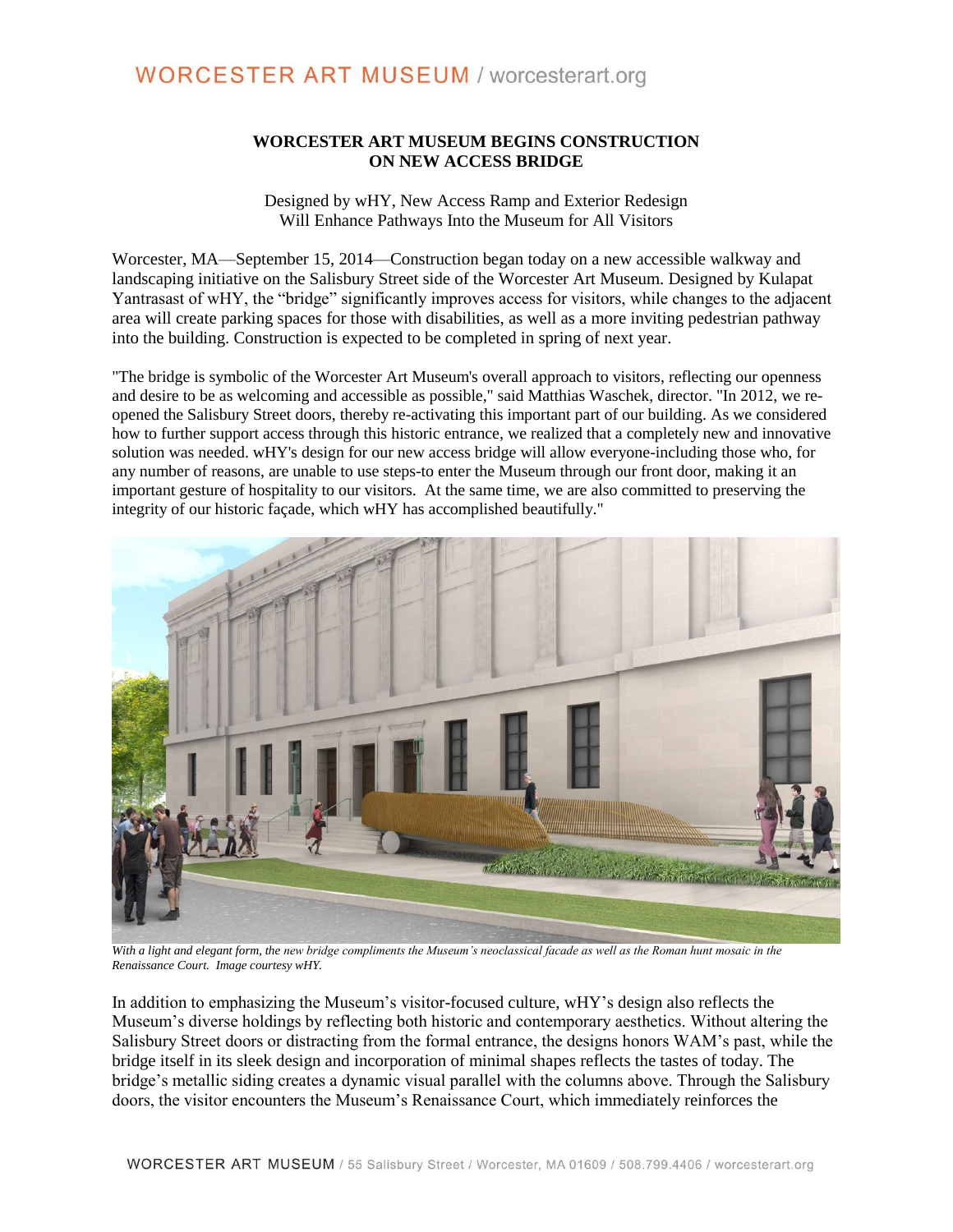# **WORCESTER ART MUSEUM / worcesterart.org**

diversity of WAM's collection, with the treasured Hunt mosaic on the floor and, currently, a contemporary photographic mural by Robert and Shana ParkeHarrison, as part of the *Wall at WAM* project.



*The new bridge provides easier access for all visitors. Construction will be done without damaging the integrity of the museum buildings. Image courtesy wHY.*

In addition to the creation of the access bridge itself, the project will re-landscape part of the adjacent area, gracefully connecting the bridge with both new and existing walkways around the Salisbury Street and Lancaster Street sides of the building. By removing 11 parking spaces from directly in front of the Salisbury Street entrance, the area as a whole becomes more open and accessible, and gives greater respect to the Museum's historic, formal entrance.

These changes are part of a set of strategic goals and initiatives the Museum established under its Vision 2020 plan. Broadly focused on transforming and growing the Museum's audience, the plan looks at both programmatic and infrastructure changes necessary to increase visitorship and support sustained engagement with families and younger audiences. Under this rubric, the Museum has in recent years reopened the long-closed doors on its main facade; secured sponsorship support to provide significant free public access during the summer months; become a polling site for the City of Worcester; offered educational programs as part of general admission, thus increasing participation across all programs for all age ranges; and launched an ambitious series of gallery reinstallations—such as *[remastered]* and the Jeppson Idea Lab—that have focused on helping visitors see the contemporary relevance of art and art history.

The construction project is expected to be completed in spring 2015. During the construction period, the Museum's Salisbury Street entrance and the adjacent driveway are expected to remain open. Museum parking across Lancaster Street will also remain accessible while the parking spaces in front of the Salisbury Street entrance are closed during construction.